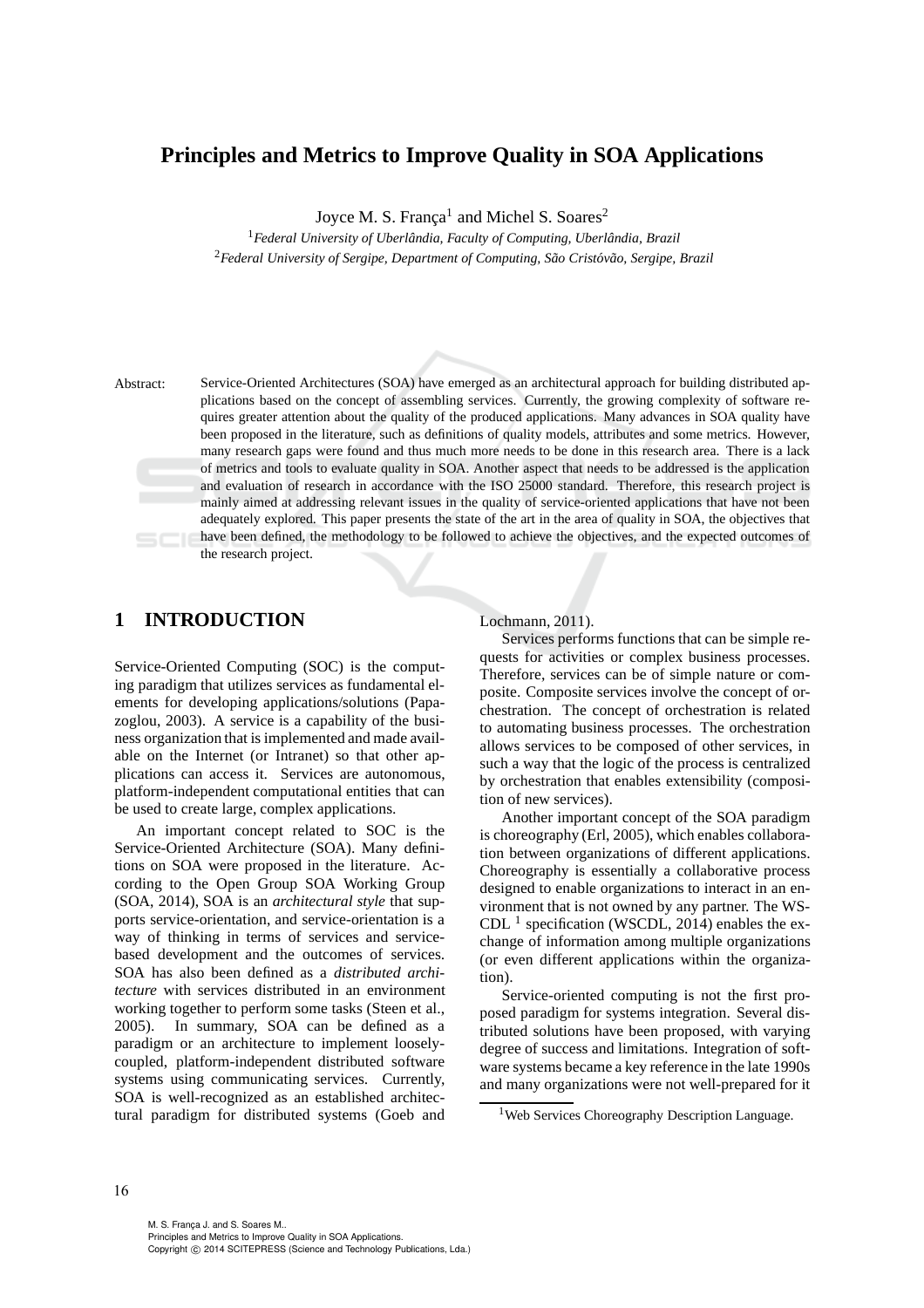(Erl, 2007). Thus, many systems were developed with little elaboration and integration point to point was created according to the needs that were emerging. This approach produced a tangle of complex connections, difficult maintenance and problems associated with lack of stability, extensibility and inadequate interoperability frameworks. The EAI $<sup>2</sup>$  platforms intro-</sup> duced the middleware that allowed more robust and extensible architectures. Despite improvements in integration over time, middlewares were often considered to be complex and expensive (Erl, 2005).

Service-oriented computing proposes the use of open standards such as  $SOAP<sup>3</sup>$  (SOAP, 2014) and  $XML$  (to define the WSDL  $<sup>4</sup>$  (WSDL, 2014)). The</sup> SOAP protocol is used for data transmission. The WSDL describes the information about the service such as the service functionality description and data types transmitted in a structured way using a grammar described in XML. The use of these open standards facilitates the development of service-oriented applications because the exchanged information has a standardized format.

Service in SOA is platform independent (Papazoglou, 2003). This feature is of great advantage because SOA enables integration in heterogeneous environments. Thus, no matter what platform the system has been developed in, it is always possible to propose integration using SOA.

The possibility of interacting systems in heterogeneous environments makes SOA a very attractive technology because it enables reuse of legacy systems. Legacy systems hold the key and complex business processes of companies. Legacy systems were developed in the past decades using programming languages such as COBOL, RPG, and C/C++ (Bennett, 1995). These systems are known to be inflexible and difficult to maintain. It is estimated that more than 80% of business data in the world are executed on COBOL and 50% -70% of total IT costs are expent for the maintenance of these systems (Koutsoukos et al., 2006). SOA has emerged with the promise of allowing legacy systems to expose their core functionality as services (Khadka et al., 2011).

With software systems becoming more complex over time, quality assurance become increasingly important. Software quality is a challenge for software engineering, and this challenge extends to SOA applications. The emergence of service-oriented architecture introduced new challenges. One of these challenges is the need to create design principles and specific design patterns for SOA in order to design high quality applications. These quality properties need to be evaluated in practice, but few researches on specific quality attributes, tools and metrics for SOA applications were proposed in the literature. This is the core of this thesis proposal.

# **2 STAGE OF THE RESEARCH**

The first stage of this project was to determine the real applicability of SOA design principles in practice, and further evaluating the influence of these design principles on the quality of SOA applications. This study aims to analyze if these principles are used in practice, how they are implemented, in which domains they are most used, what advantages are obtained in their use, and how the application of these principles influences the quality of the application. A systematic literature review has been performed to answer properly these research questions.

The designed strategy to perform a systematic literature review was to search empirical studies that mentioned the use of design principles. Articles presenting researches in which SOA applications were developed as case studies were recovered in the systematic review for an analysis of how the principles of SOA design are used and if any mention was made to the influence of the use of these principles in practice.

U

Among the results of this review, an interesting one is that few studies mentioned the use of design principles when developing SOA applications in case studies. The reason is not yet clear. Therefore, the second part of the project is to interview professionals and academic researchers with focus on trying to better understand this and other results found within the systematic review.

# **3 OUTLINE OF OBJECTIVES**

The main objective of this study is to research on underexplored topics in SOA quality. Several research gaps were found in the area of quality in SOA. For instance, lack of tools for measuring quality of SOA applications (Goeb and Lochmann, 2011) and lack of service design principles (Papazoglou et al., 2008). In addition, few studies were published considering the ISO 25000 standard (ISO/IEC, 2005) that deals with quality and has been recently proposed to replace the ISO 9126 (Goeb and Lochmann, 2011) (ISO/IEC, 2001).

The specific objectives of this research are:

1. **To Systematically Evaluate the Applicability of SOA Design Principles.**

<sup>2</sup>Enterprise Application Integration middleware.

<sup>3</sup>Simple Object Acess Protocol.

<sup>4</sup>Web Services Description Language.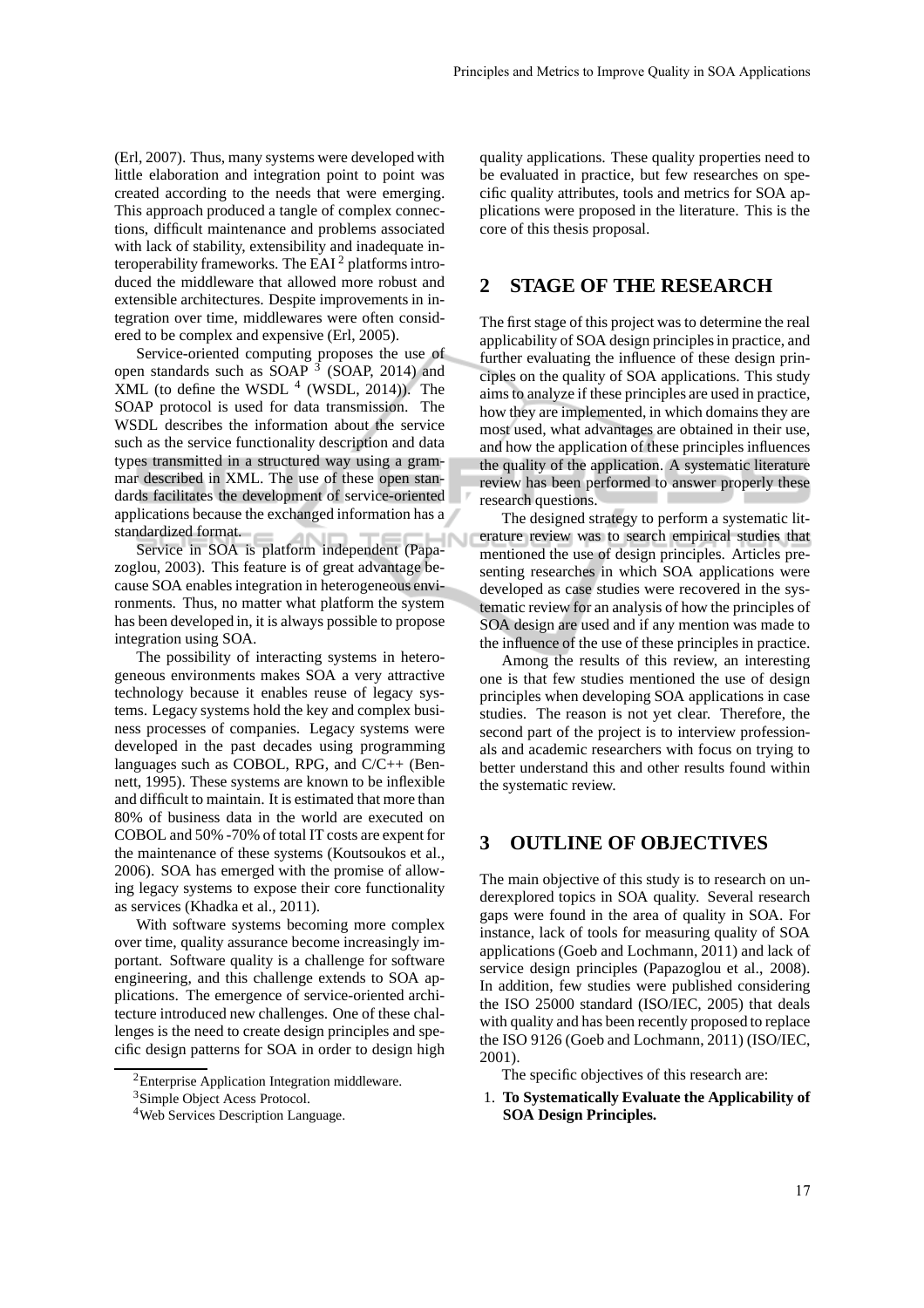This study aims to contribute with design principles that improve the development and quality of SOA applications. The existing SOA principles have to be classified, for example, in relation to their real applicability in practice, measured advantages and scope of use. Thus, during this research a systematic review has been developed to investigate these issues.

#### 2. **To Propose New Metrics.**

Another objective of this study consists of evaluating the existent metrics to measure SOA quality and to analyze them. It is of fundamental importance to know if there exist metrics to evaluate all SOA quality attributes, including the ones described in ISO 25000. This work intends to propose new relevant metrics to assess the quality of service-oriented applications.

### 3. **To Propose Improvement in Tools.**

From the literature review, it is possible to notice the lack of tools to automatically collect metrics to assess quality attributes of service-oriented applications. This study aims also to explore this research gap in SOA. The strategy to achieve the goal is to detect existing tools that measure quality in SOA applications. Thus, one can analyze the quality of these tools based on predefined criteria and verify which metrics are automatically used to measure SOA quality.

### 4. **To Contribute with SOA Quality Attributes Based on ISO 25000.**

Several founded studies are based in the ISO 9126 standard that was replaced by ISO 25000. This study aims to contribute with new metrics to measure quality attributes in SOA based on ISO 25000.

### 5. **To Produce Case Studies to Validate the Research.**

Software Engineering studies, in general, have received critics regarding the few amount of research with quantitative validation (Shaw, 2002) (Runeson and Höst, 2009). One objective of this research is to produce case studies with quantitative validation. The case studies will be developed to suggest design principles for SOA that improve quality application. Therefore, tools for evaluating SOA quality will be used to produce the quantitative validation. The qualitative analysis of case studies will be performed by applying questionnaires and interviews with users, students and professionals.

# **4 RESEARCH PROBLEM**

The research problem addressed by this study is related to quality of SOA applications. Several research gaps were found in the literature in quality about SOA. Thus, there are many SOA quality topics that need to be better explored.

The research problem addressed by this study was divided into three sub-problems presented below.

### 1. **SOA Design Principles.**

Initially, the purpose of this study is to focus on a research challenge presented by Papazoglou in (Papazoglou et al., 2008): Design principles for engineering service applications. This research topic covers the search for fundamental principles that are the basis for designing services. It is important to find out if this gap, proposed in 2008, has been adequately addressed by researchers in the past five years. Some research questions arise from this topic: the literature provides all the fundamental principles for design services? How these principles are used? What advantages are obtained in their use? In what areas are they being used? SOA applications are used only for legacy systems or new systems too? Is there experimental evidence on the influence of these principles in the quality of the application?

The first hypothesis to this research is: H1 - *Current specific SOA design principles are necessary and sufficient to improve quality in SOA applications*.

## 2. **Lack of Metrics and Tools to Measure SOA Quality Based on ISO 25000.**

Several quality models specific for SOA have been presented in the literature. However, these quality models have their limitations related with lack of metrics and tools to measure quality in SOA applications. The proposed quality models describe several quality attributes but do not provide tools for evaluating the degree of quality attributes in SOA applications. Most quality models were proposed in the literature in order to provide quality attributes in accordance with the old ISO 9126. However, the ISO 25000 is more complete and have a wider range of quality requirements for software. Thus, there is a lack of research studies addressing quality attributes based on ISO 25000. Another important analysis is to verify if the existing quality attributes based on ISO 9126 complies with the ISO 25000, and if ISO 25000 will bring any benefit at all when compared with ISO 9126. The second hypothesis is: H2 - *The ISO 25000 brings important benefits to SOA applications when compared to ISO 9126.*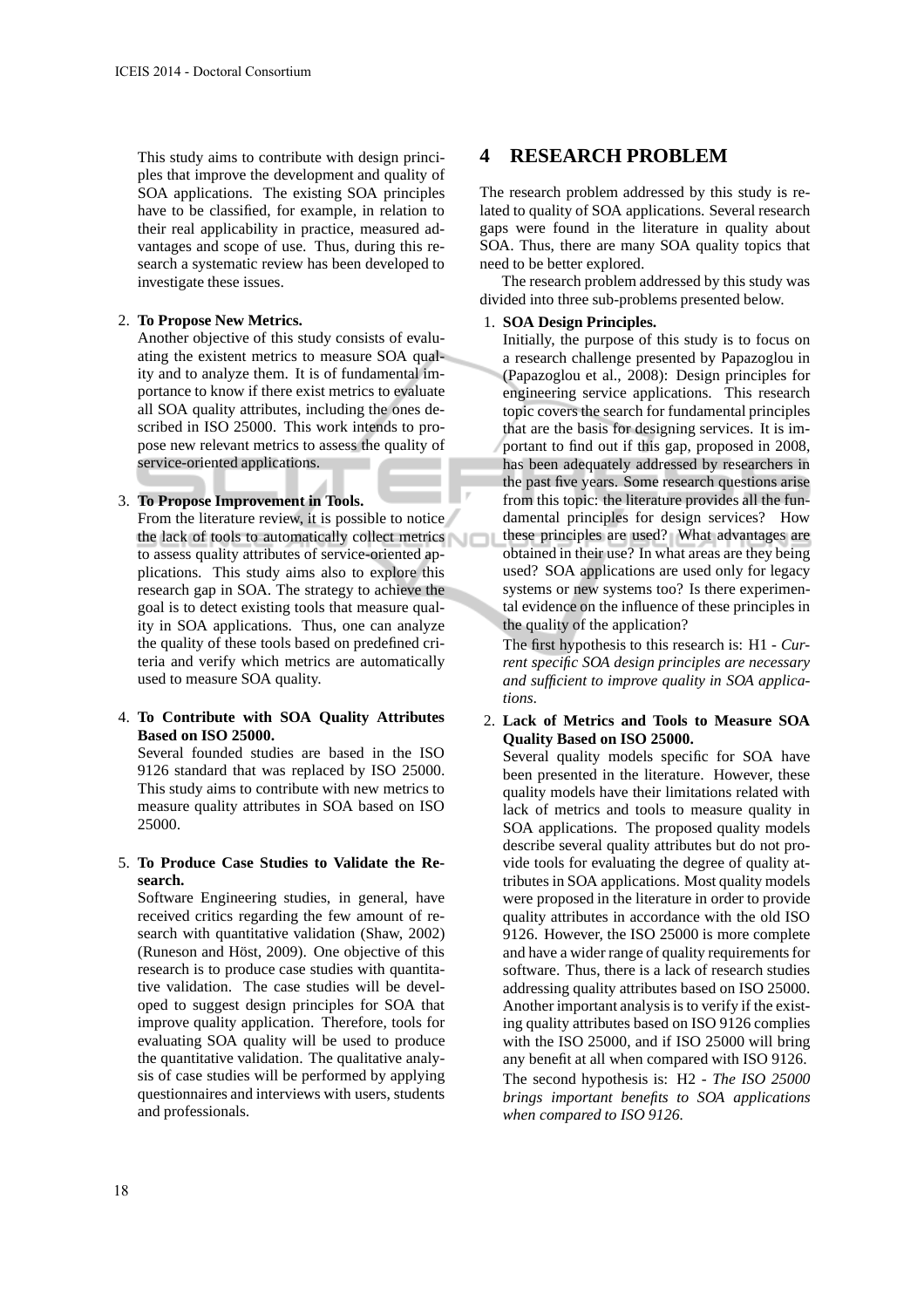## **5 STATE OF THE ART**

Literature review involves analyzing the studies already produced in the area. Literature review for this project ia divided into two main areas: software quality for SOA and SOA design principles. The following subsections describe some studies in these two areas.

## **5.1 Software Quality for SOA**

The evaluation of software quality is an extremely important activity in the software development process. According to Sanders and Curran (Sanders and Curran, 1994), quality is crucial for survival and success. The software market is increasingly global, and companies will have difficulties in succeeding on the market unless they produce quality products and services.

According to Sommerville (Sommerville, 2010), software quality is evaluated from internal and external quality attributes. The factors that affect quality, and can be directly measured, are called internal quality attributes (for example lines of code). Factors that can only be indirectly measured are called external quality attributes such as maintainability.

SOA quality can be evaluated by using several external attributes, as for instance (O'Brien et al., 2007): Interoperability, Performance, Security, Reliability, Availability, Modifiability, Testability, Usability, and Scalability. However, there is a lack of metrics to measure attributes such as modifiability and reusability.

Quality models are elaborated to describe, to evaluate and to predict the quality of a SOA application. These models can be provided, for example, by organizations of international standards or guidelines (Voelz and Goeb, 2010). Specific models for SOA quality have been proposed in the literature: S-Cube (Gehlert and Metzger, 2008), WSQM2.0<sup>5</sup> (WSQM, 2005), Quamoco-extended (Goeb and Lochmann, 2011), and quality model for evaluating reusability (Choi and Kim, 2008). SOA Quality models are most often structured into a set of quality attributes that should be found in SOA applications. Some models, such as the one proposed by Choi and Kim (Choi and Kim, 2008) also defines metrics to assess the defined quality attributes.

S-Cube is a quality reference model for servicebased applications. This quality model consists of 89 quality attributes for service oriented computing based on software engineering attributes (ISO 9126 and UML profiles). The weaknesses found in this model (Goeb and Lochmann, 2011) are the high complexity and lack of clarity in many settings, the fact that the model does not fully follow the rules of ISO 9126 and does not provide a tool to assess the proposed quality attributes (actually the authors indicate that the development of a tool will be addressed in future work).

WSQM is a quality model for Web Services defined by OASIS (Organization for the Advancement of Structured Information Standards)<sup>6</sup>. WSQM has a similar approach to S-Cube in which it establishes a set of important attributes of quality in the field of web services. However, according to Goeb (Goeb and Lochmann, 2011), this model is not mature enough because many settings are not accurate.

The research project Quamoco<sup>7</sup> (Kläs et al., 2011) (Lochmann and Heinemann, 2011) formed a quality model for software that defines a generic meta-model that enables the creation of tools for many types of systems. However, the Quamoco model is restricted to unique systems, and therefore does not provide support for SOA applications. Thus, an extension to Quamoco was created to include applications in SOA meta-model (Goeb and Lochmann, 2011). The extended Quamoco listed several upcoming activities to complete the project, one of them is to create a tool to produce quality measures.

Other articles have been published presenting metrics for evaluating quality in SOA. Most case studies are focused on presenting metrics to evaluate the quality of service (QoS). One of these studies was performed by Choi and Kim (Choi et al., 2007) where QoS metrics have been defined to evaluate whether services provide the responses for consumer application (a Consumer Application is a partner organization application that provides information for service). A set of metrics has been created to evaluate each of the following six quality attributes: performance, availability, reliability, dynamic discoverability, dynamic adaptability and dynamic composability. A case study was proposed to explore the applicability of the metrics. Only one application was used as case study, a Hotel Reservation Service (HRS). Metrics related to the availability of services were used and it was concluded that the services of the HRS have high availability. Considering the services performance metrics, one service received long response time indicating that improvements should be implemented to optimize the service. The other proposed metrics have not been evaluated by limitations in the applicability. The study described in the paper was based on the ISO 9126 quality model.

<sup>5</sup>OASIS Quality Model for Web Services (WSQM2.0).

<sup>6</sup>https://www.oasis-open.org/

<sup>7</sup>http://www.quamoco.de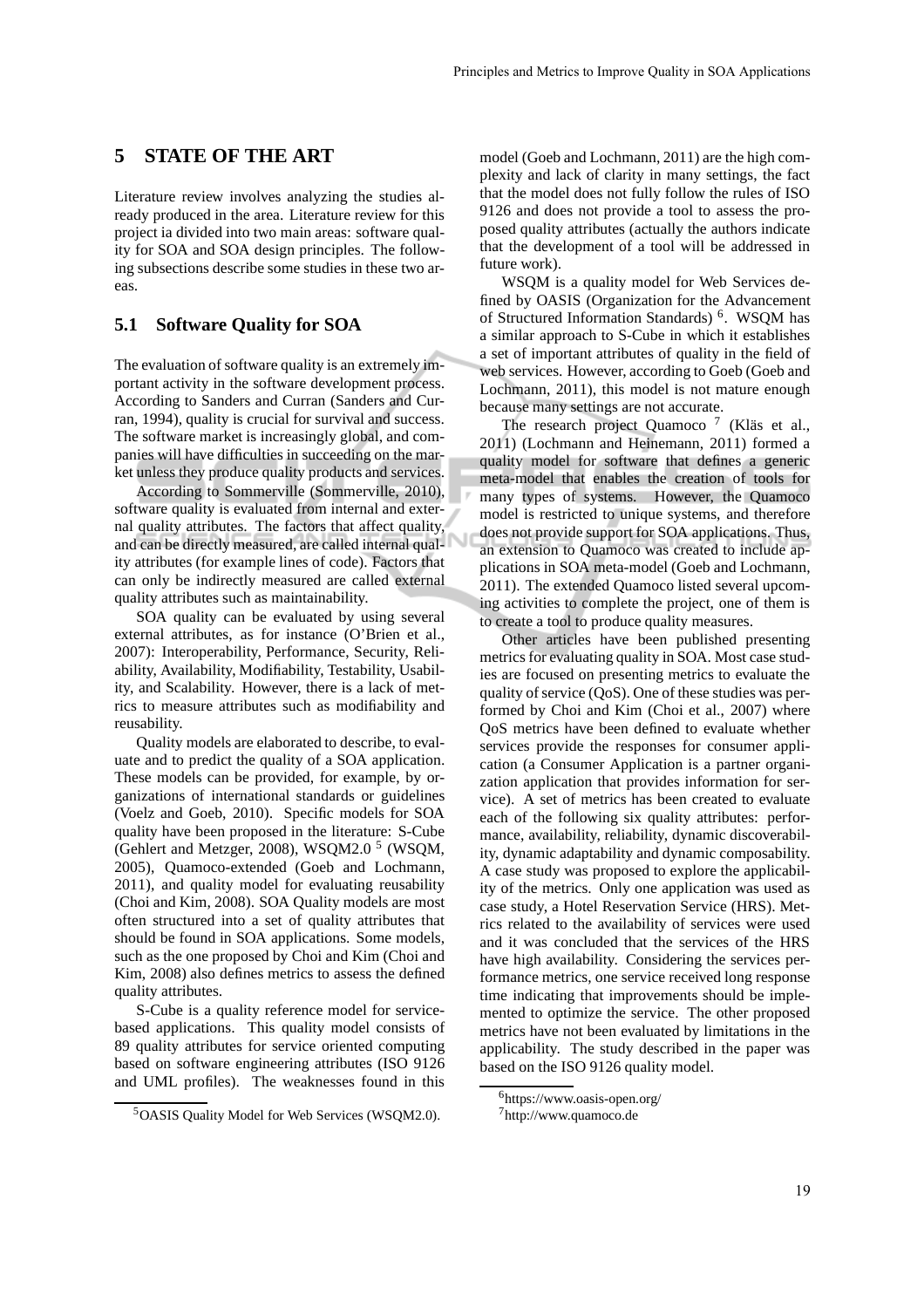In 2008, Choi and Kim published another study (Choi and Kim, 2008) that proposes metrics to evaluate service reusability. In the study, reusability was evaluated using quality attributes such as modularity and adaptability. One case study in the field of flights management with booking and purchasing airline tickets services was used to apply the new proposed metrics. The study did not use tools to automatically collect the results of the metrics.

It is possible to notice that much more needs to be done regarding SOA quality research. There is a lack of metrics and tools to evaluate quality in SOA. Another aspect that needs to be addressed is the production of studies in accordance with the ISO 25000 standard because it is more complete in relation to quality attributes than ISO 9126.

## **5.2 SOA Design Principles**

According to the SWEBOK (Software Engineering Body of Knowledge) (IEEE Computer Society, 2004), software design principles are key notions considered fundamental to many different software design approaches and concepts. Several design principles for software have been proposed in the literature with the aim of improving the logic of the solution and/or deal with the problem complexity. The principles of software engineering are useful for the emergence of best practices (Bourque et al., 2002) that collaborate to create consistent designs.

Examples of design principles for software engineering found in SWEBOK (IEEE Computer Society, 2004) are abstraction, coupling and cohesion, decomposition and modularization, encapsulation/information hiding, separation of interface and implementation, sufficiency, completeness and primitiveness.

A brief description of each of the above principles are presented as follows based on various publications (Bass et al., 1998) (Bosch, 2000) (Buschmann et al., 1996) (Jalote, 1997) (Liskov and Guttag, 2000) (Pfleeger, 2001) (Pressman, 2009).

- **Abstraction:** Abstraction is the process of representing data and programs omitting the implementation details.
- **Coupling and Cohesion:** The coupling is defined as the degree of relationship between the modules. Cohesiveness is defined as the way that elements of a module are related.
- **Decomposition and Modularization:** Process to decompose and modularize large software into several smaller parts, often with the goal of assigning different functions or responsibilities in different components.

#### **Encapsulation/Information Hiding:**

Encapsulation/information hiding means grouping and packaging the elements and internal details of an abstraction and making those details inaccessible.

### **Separation of Interface and Implementation:**

Separation of interface and implementation involves defining a component by specifying a public interface, known by the client and separate the details of how the component is implemented.

#### **Sufficiency, Completeness and Primitiveness:**

Achieving sufficiency, completeness and primitiveness means ensuring that a software component captures all the important features of an abstraction and nothing more.

A literature review was proposed with the aim of analyzing if the principles for software engineering in general are applicable to SOA. Few studies in this area were found. The study presented by Huhns and Singh (Huhns and Singh, 2005) demonstrates how the principle of abstraction is applied specifically in SOA. Another important publications is the book from Erl, T. (Erl, 2007) in which eight specific design principles for SOA are highlighted. These studies are detailed as follows.

Huhns and Singh (Huhns and Singh, 2005) show how to apply the principle of abstraction in SOA. Services provide high level of abstraction for large-scale organizational applications. The article describes a hospital system that provides a range of services to exemplify existing levels of abstraction. A large hospital has, among other activities, the challenge of making the payment, providing suitable scales and interacting with account systems. A hospital system provides service within the organization itself, which exemplifies a level of intra-enterprise abstraction, as well as with other organizations. SOA allows that legacy systems components can be encapsulated as services, preserving the component behavior and facilitating composition. That way, the services enable interoperability of systems belonging to the hospital.

Another level of abstraction highlighted in this article (Huhns and Singh, 2005) is the inter-enterprise one. For better understanding the following situation is illustrated. A traditional approach would be to send paper bills for agencies and insurance companies that receive it and type again data into their own information system. Of course, these approaches are disappearing in favour of online sales.

The service-oriented computing provides the ability for interaction between companies and allows the choreography of the parties and automatically apply local policies to suit the inter-enterprise processes.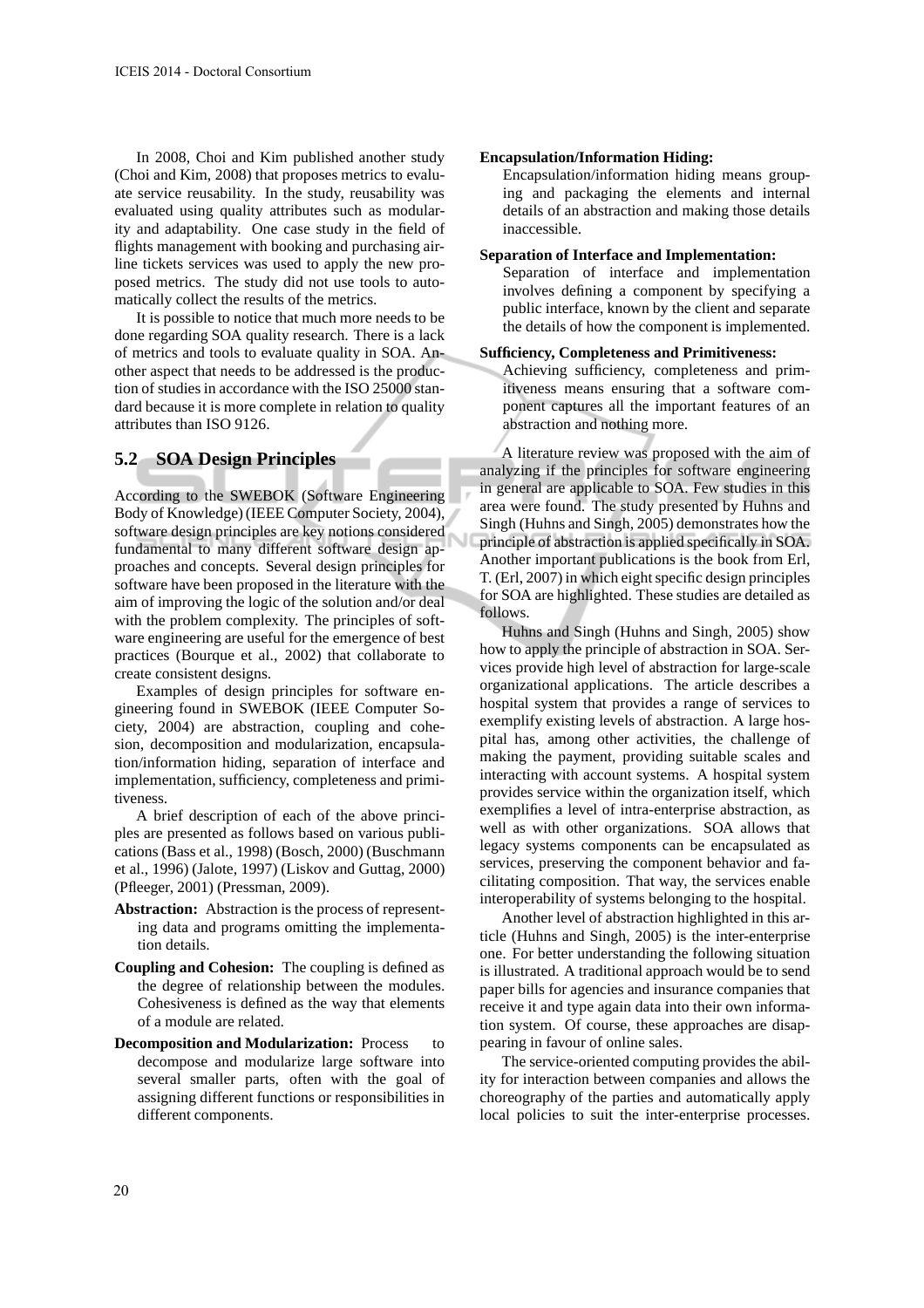The other level of abstraction presented was the infrastructure. The activities related to building complex applications on distributed platforms, such as network architectures, are difficult and have led to an interest in modular interfaces based services. Currently, companies can focus on their core business and outsource their computing infrastructure to specialized companies.

According to Erl (Erl, 2007), a principle of design is defined as a widespread and accepted concept by the market. A principle can be compared to good practice by the fact that both propose a means of achieving something based on experience or market acceptance. Erl presents eight specific principles for SOA design: service contract, service loose coupling, service abstraction, service reusability, service autonomy, service statelessnes, service discoverable, service discoverable and service composability. These design principles are considered fundamental principles for SOA applications and are widely referenced in the literature. A brief description of each principle is highlighted as follows. TECHN AND.

- **Service Contract:** services share standardized contracts. A service contract consists of a technical interface or one or more service description documents. Each service contract must comply with the same standards applied to other design services contracts within a service inventory.
- **Service Loose Coupling:** services are loosely coupled. The existence of a service contract, ideally, is decoupled from the implementation details and technology.
- **Service Abstraction:** services are designed to limit information in the service contract to what is really necessary for the service to be functionally useful to consumers. Information beyond that is published in a service contract and is considered private and should not be made available for creating potential consumers of service. Services are consistently abstract, and specific information about technology, logic and function in the world is outside the service boundary.
- **Service Reusability:** services are reusable. The service encapsulates the logic that is useful for more than one service request. The encapsulated by the service logic is generic enough to allow many usage scenarios and can be used for different types of service consumers.
- **Service Autonomy:** services are autonomous. That way, the services have a contract that expresses a well-defined functional threshold which should not involve other services.
- **Service Statelessnes:** services minimize dependence on the state. The services are specifically designed to minimize the period during which they exist in a condition of dependence on state information.
- **Service Discoverable:** services are designed to be effectively discovered and interpreted so that the discovery, its purpose and capabilities are clearly understood. Service contracts should contain adequate metadata that will be referenced correctly when viewing queries are issued.
- **Service Composability:** services are designed to act as effective composition participants, regardless of the size and complexity of the composition. Services can be composed to automate business processes of a company.

Besides presenting eight principles for SOA, Erl (Erl, 2007) also provides an important insight into other principles of SOA. The author asserts that some principles and concepts of SOA were inspired by principles of the object-oriented paradigm. A comparison of design principles for service orientation was held for several fundamental principles of object orientation. A section of the book discusses how service orientation is related to each principle of object-oriented design: Encapsulation, Inheritance, Generalization and Specialization, Abstraction, Polymorphism, Open-Closed Principle (OCP), Don't Repeat Yourself (DRY), Single Responsibility Principle (SRP), Delegation, Association, Composition and Aggregation.

The work proposed by Erl defines the specific design principles for SOA. However, it is important to define how these principles are applied in practice, whether they are sufficient and to what extent they aggregate quality on applications.

## **6 METHODOLOGY**

According to Shaw (Shaw, 2002), research in Software Engineering in general seek for better ways to develop and evaluate software. This study aims to contribute with better ways of developing and evaluating SOA applications. The following research methods were planned to achieve the proposed objectives (section 3).

Initially, the purpose of this study is to focus on a research challenge presented by Papazoglou in (Papazoglou et al., 2008): Design principles for engineering service applications. This research topic covers the search for fundamental principles that are the basis for design service. It is important to find out if this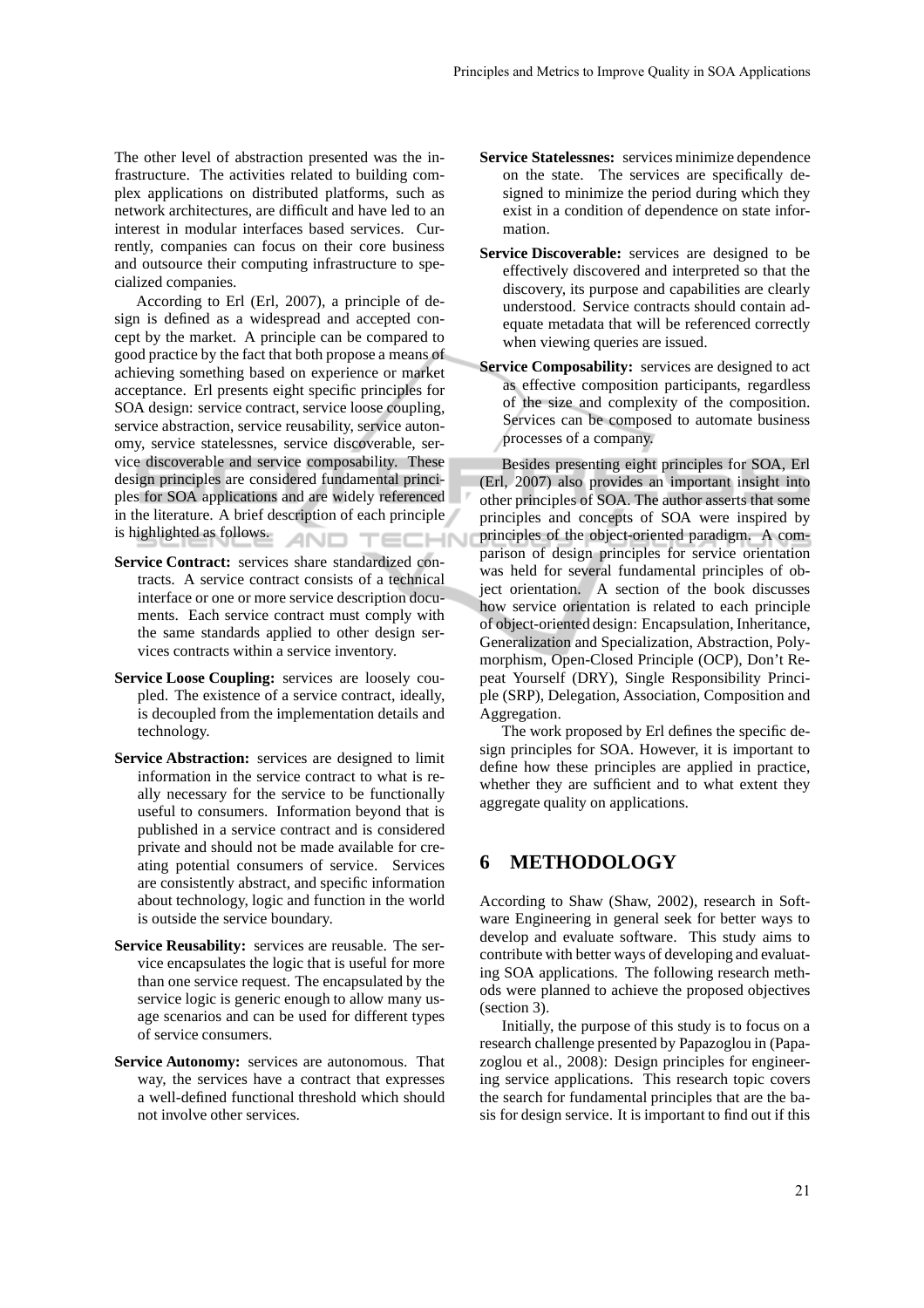gap, proposed in 2008, has been adequately addressed by researchers in the past five years. In other words, the literature provides all the fundamental principles for design service? In addition, how these principles are used? What advantages are obtained in their use? In what areas are they being used? SOA applications are used only for legacy systems or new systems too?

The literature provides few specific design principles for SOA. Moreover, the existing principles are focused on defining the essence of a service and not to contribute to improving the quality of applications in SOA. Based on this, the first planned step in this study is developing a systematic literature review (Kitchenham, 2004). The systematic review has the purpose of analyzing the following research questions:

- What are the specific principles for SOA mostly used in service-oriented applications?
- How these principles are applied in practice?
- In which areas these principles are used?
- The application of each principle has measurable advantages in the quality of the application?
- The cited principles are sufficient to develop quality SOA applications or there is need for proposing new principles?

The proposed systematic literature review focuses on searching empirical studies that use design principles for developing their SOA applications. The found studies are analyzed with the intention of answering the research questions proposed previously.

In order to evaluate the proposed hypothesis, the initial idea is to propose case studies (Yin, 2003) (Runeson and Höst, 2009) to evaluate the quality of SOA from the application of specific principles for SOA. From experience and lessons learned in the development of case studies, principles that enable quality improvement in SOA will be proposed.

Another research gap found in the literature is a lack of metrics and tools to measure SOA quality. In the research study presented by Goeb (Goeb and Lochmann, 2011), he cited many specific quality metrics for SOA, however these models have no specific tool support. Thus, it can be seen that there is much to be done in the context of quality of services.

Case studies proposals are presented in the next section. These proposals were based on ideas for implementing service-oriented architecture in areas that do not yet use this technology, or at least they are still very incipient, and would represent an important innovation to facilitate the implementation of several activities.

### **6.1 Proposed Case Studies**

A case study is defined as "an empirical inquiry that investigates a contemporary phenomenon within its real-life context, especially when the boundaries between phenomenon and context are not clearly evident" (Yin, 2003). Rather than using samples, case study methods involve an in-depth examination of a single instance or event. When selected with care, even a single case study may be successful in terms of theory formulation and testing (Yin, 2003). This might be because it is a critical case for testing a well-formulated theory, and if the theory holds for this case, it is likely to be true for many others.

There are several applications examples in SOA that can be used as case study. The following two examples are services oriented applications that may be developed during the research.

- 1. **University Students.** Brief Description: Several services must be performed by a student when starting an undergraduate university course, such as: registering at the library, request the card to use University Restaurants, request various kinds of student financial support, such as student housing and transportation, access to research labs., and so on. The process to be done by the student would be simpler if there was an application for accessing all these services.
- 2. **Hospital System.** Brief description: A hospital system has many complex processes that can be automated. An example of a process that can be automated is a solicitation to buy hospital supplies. The service responsible for conducting the purchase can access the system by the selling company, request items, generate the full amount of purchase, request permission from the purchase to the hospital leader and then authorize to forward the invoice to the hospital financial area.

## **6.2 Validation**

J

This study will be validated through qualitative and quantitative analysis. Proposing a new solution to a problem is not enough, and this solution needs to be validated for its applicability in practice. Two approaches can be used to validate a study: quantitative and qualitative. Quantitative consists in evaluating the product solution through numbers that can be analyzed by statistical methods, while qualitative involves descriptions, pictures and diagrams and can be analyzed through categorization (Runeson and Höst, 2009).

This study proposes to contribute with a set of principles, metrics and tools to collaborate with im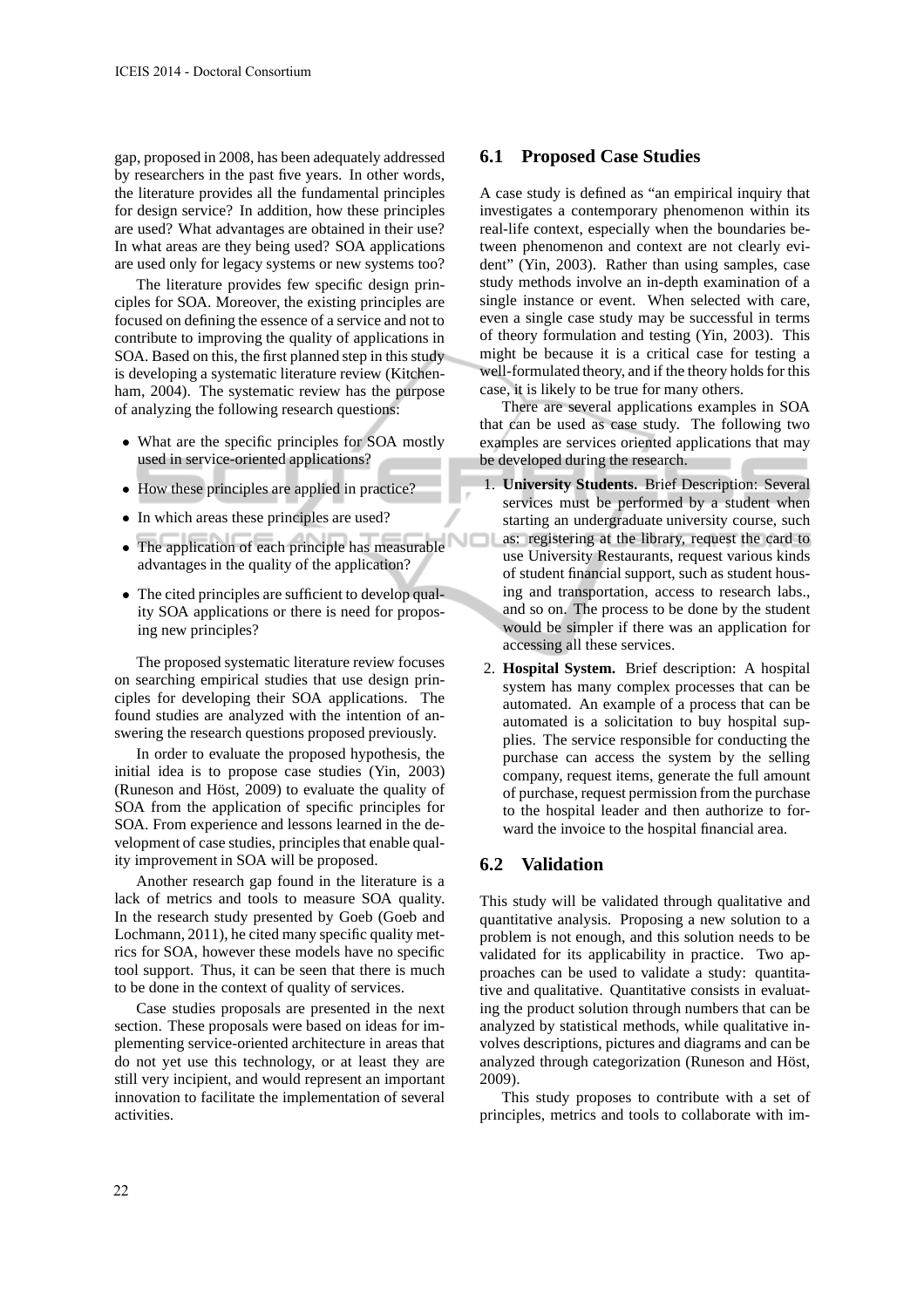provements in quality of SOA applications. This set of principles, metrics and tools (called product of this research) must be validated. The way to evaluate the applicability of the product will be through a qualitative evaluation. The qualitative evaluation in this case is to introduce the developed work during the research for professionals through questionnaires to assess whether the proposed product presents relevance on its use. To perform this qualitative analysis, human subjects, including master and doctoral students, university professors, in addition to professionals working in industrial SOA applications are to be used with the expectation that they can provide valuable feedback. For the development of controlled experiment, the number of people is estimated to be between 15 and 20.

Validation of case studies will be done through quantitative and qualitative evaluations. According to Seaman (Seaman, 1999), a combination of qualitative and quantitative data often provides better understanding of the studied phenomenon.

The Quantitative analysis of the case studies involves the use of metrics and tools for SOA. Thus, SOA applications developed in this research will be submitted to be evaluated with the implemented tools regarding the quality of the produced application.

The qualitative analysis will be divided into two steps. The first is based on experience gained during the development of case studies, such as lessons learned and conclusions. The second step is to produce a controlled experiment (Seaman, 1999) in which the applications are introduced to human subjects and they return feedback. The assessment will be based on questionnaires and interviews.

# **7 EXPECTED OUTCOME**

Two paradigms characterize much of the research in Information Systems: behavioral science and design science (Hevner et al., 2004). The behavioral science paradigm seeks to develop and verify theories that explain or predict human or organizational behavior. It has its roots in natural science research methods. The main objectives are to develop and justify theories that explain or predict organizational and human phenomena surrounding the analysis, design, implementation, management, and use of information systems.

The design science paradigm, which is followed in this research, has its roots in engineering. As a matter of fact, it is fundamentally a problem solving paradigm with emphasis on products and solutions (Rossi and Sein, 2003).

There is lack of consensus as to the precise desired

outputs of design research. The resulting products of this research, according to (Hevner et al., 2004), include 1) constructs or concepts, i.e., abstractions and representations that define the terms used when describing an artifact; 2) models, i.e., abstractions and representations, that are used to describe and represent the relationship among concepts; and 3) instantiations, i.e., implemented or prototyped systems, that are used to realize the artifact.

This study expects to contribute with research on SOA quality. Some research gaps were found, such as few specific design principles for SOA, few studies using ISO 25000 standards and lack of metrics and tools to evaluate quality in SOA applications. According to (Shaw, 2002), Software Engineering projects may produce different outcomes as final products. Therefore, the expected outcomes are:

#### 1. **SOA Design Principles Report.**

- The present study aims to contribute to a catalog that defines the principles of design specific to SOA. In addition, to inform the actual applicability of these design principles. That is, how principles are applied in practice, the application domains in which SOA is more widely used, and especially what are the effects of using these principles regarding the quality of the application. Most of the answers contained in this report come from the systematic literature review conducted in this study. Another part can be produced from the experiences and lessons learned during the development of the case studies to be developed during this research.
- 2. **New Quality Attributes and Metrics in Accordance With ISO 25000.**

Another expected result of this research is to propose quality attributes according to the ISO 25000. Most of studies address quality attributes in accordance to the old ISO 9126. However, the ISO 25000 provides a larger range of quality requirements for software product. In addition to proposing attributes, this study wants to produce as a result an analysis to determine whether the existing quality attributes based on the old ISO 9126 are in accordance with the ISO 25000.

### 3. **Set of Metrics and Tools to Evaluate SOA Quality.**

Another important research result of this study is a package of metrics and tools that can be used to measure quality in SOA applications. The implemented tool should automatically collect metrics results to analyze quality attributes contained in SOA application such as modifiability and reusability. This tool can collaborate with SOA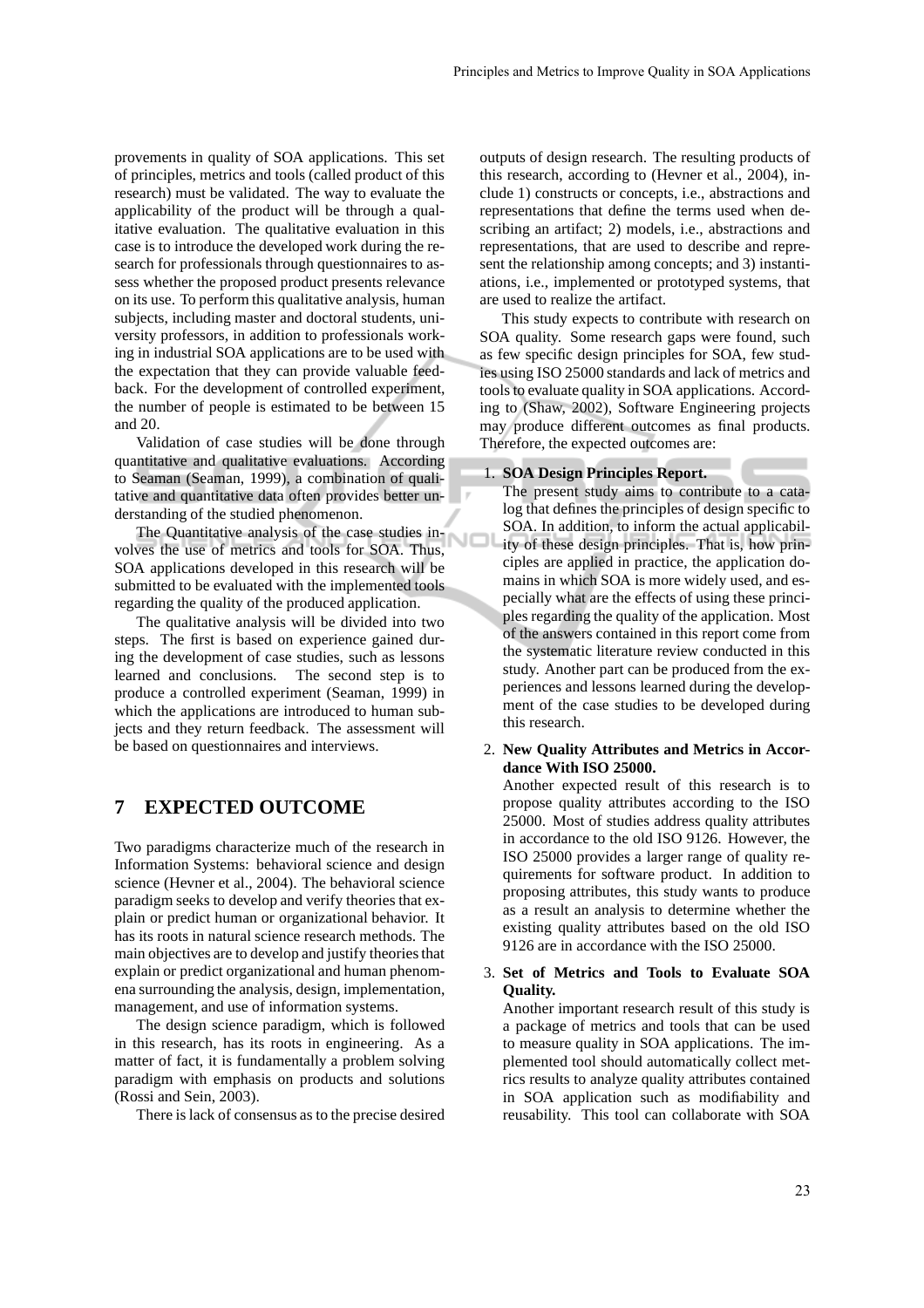developers to investigate whether the chosen solution design produced a quality application according to the quality attributes.

4. **Specific Solution - Case Studies.**

According to Shaw (Shaw, 2002), a research result in software engineering can be a specific solution which means to present a solution to an application problem that shows use of software engineering principles. Therefore, an important research result is to develop an application using design principles and thereby producing a good solution for the problem. This study will develop two case studies (proposed in subsection 6.1) to validate the metrics and tools produced. These case studies will also be useful to analyze the use of design principles and to discuss what it can be inferred in the SOA applications quality.

## **REFERENCES**

- Bass, L., Clements, P., and Kazman, R. (1998). *Software Architecture in Practice*. Addison-Wesley Longman Publishing Co., Inc., Boston, MA, USA.
- Bennett, K. (1995). Legacy Systems: Coping with Success. *IEEE Software*, 12(1):19–23.
- Bosch, J. (2000). *Design and Use of Software Architectures: Adopting and Evolving a Product-Line Approach*. ACM Press/Addison-Wesley Publishing Co., New York, NY, USA.
- Bourque, P., Dupuis, R., Abran, A., Moore, J. W., Tripp, L., and Wolff, S. (2002). Fundamental Principles of Software Engineering - A Journey. *Journal of Systems and Software*, 62(1):59–70.
- Buschmann, F., Meunier, R., Rohnert, H., Sommerlad, P., and Stal, M. (1996). *Pattern-Oriented Software Architecture: a System of Patterns*. John Wiley & Sons, Inc., New York, NY, USA.
- Choi, S. W., Her, J. S., and Kim, S. D. (2007). QoS Metrics for Evaluating Services from the Perspective of Service Providers. In *Proceedings of the IEEE International Conference on e-Business Engineering*, pages 622–625. IEEE Computer Society.
- Choi, S. W. and Kim, S. D. (2008). A Quality Model for Evaluating Reusability of Services in SOA. In *Proceedings of the 10th IEEE International Conference on E-Commerce Technology (CEC 2008) / 5th IEEE International Conference on Enterprise Computing, E-Commerce and E-Services (EEE 2008)*, pages 293– 298.
- Erl, T. (2005). *Service-Oriented Architecture Concepts, Technology, and Design*. Prentice Hall Professional Technical Reference.
- Erl, T. (2007). *SOA Principles of Service Design (The Prentice Hall Service-Oriented Computing Series from Thomas Erl)*. Prentice Hall PTR, Upper Saddle River, NJ, USA.
- Gehlert, A. and Metzger, A. (2008). Quality Reference Model for SBA. Technical report.
- Goeb, A. and Lochmann, K. (2011). A Software Quality Model for SOA. In *Proceedings of the 8th international workshop on Software quality*, WoSQ '11, pages 18–25, New York, NY, USA. ACM.
- Hevner, A. R., March, S. T., Park, J., and Ram, S. (2004). Design Science in Information Systems Research. *MIS Quarterly,*, 28(1):75–105.
- Huhns, M. N. and Singh, M. P. (2005). Service-Oriented Computing: Key Concepts and Principles. *IEEE Internet Computing*, 9(1):75–81.
- IEEE Computer Society (2004). *Software Engineering Body of Knowledge (SWEBOK)*. Angela Burgess, EUA.
- ISO/IEC (2001). Software Engineering Product Quality, ISO/IEC 9126-1. Technical report, International Organization for Standardization.
- ISO/IEC (2005). ISO/IEC 25000 Software engineering Software product Quality Requirements and Evaluation (SQuaRE) - Guide to SQuaRE. Technical report.
- Jalote, P. (1997). *An Integrated Approach to Software Engineering*. Springer-Verlag New York, Inc., Secaucus, NJ, USA, 2nd edition.
- Khadka, R., Reijnders, G., Saeidi, A., Jansen, S., and Hage, J. (2011). A Method Engineering based Legacy to SOA Migration Method. In *Proceedings of the 2011 27th IEEE International Conference on Software Maintenance*, ICSM '11, pages 163–172, Washington, DC, USA. IEEE Computer Society.
- Kitchenham, B. (2004). Procedures for Performing Systematic Reviews. Technical report, Keele University and NICTA.
- Kläs, M., Lochmann, K., and Heinemann, L. (2011). Evaluating a Quality Model for Software Product Assessments – A Case Study. In *Proceedings of 4. Workshop* zur Software-Qualitätsmodellierung und -bewertung *(SQMB'11)*.
- Koutsoukos, G., Andrade, L., Gouveia, J., and El-Ramly, M. (2006). Service Extraction. Technical Report D6.2a, Sensoria Project.
- Liskov, B. and Guttag, J. (2000). *Program Development in Java: Abstraction, Specification, and Object-Oriented Design*. Addison-Wesley Longman Publishing Co., Inc., Boston, MA, USA, 1st edition.
- Lochmann, K. and Heinemann, L. (2011). Integrating Quality Models and Static Analysis for Comprehensive Quality Assessment. In *Proceedings of the 2Nd International Workshop on Emerging Trends in Software Metrics*, WETSoM '11, pages 5–11, New York, NY, USA. ACM.
- O'Brien, L., Merson, P., and Bass, L. (2007). Quality Attributes for Service-Oriented Architectures. In *Proceedings of the International Workshop on Systems Development in SOA Environments*, SDSOA '07, Washington, DC, USA. IEEE Computer Society.
- Papazoglou, M. P. (2003). Service-Oriented Computing: Concepts, Characteristics and Directions. In *Proceedings of the Fourth International Conference on Web*